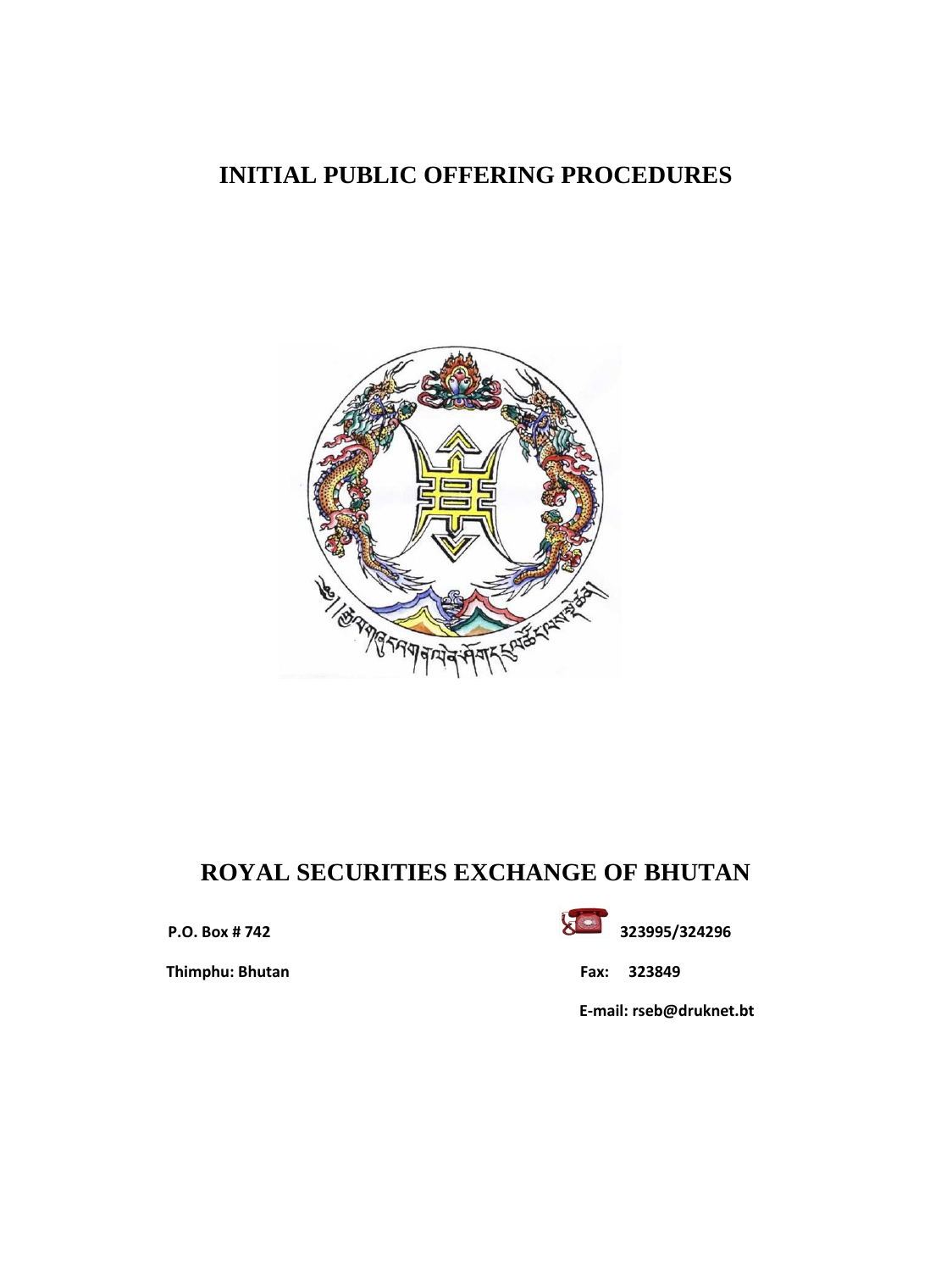# **Example 2018 Table of Content** 2018 and 2018 Table of Content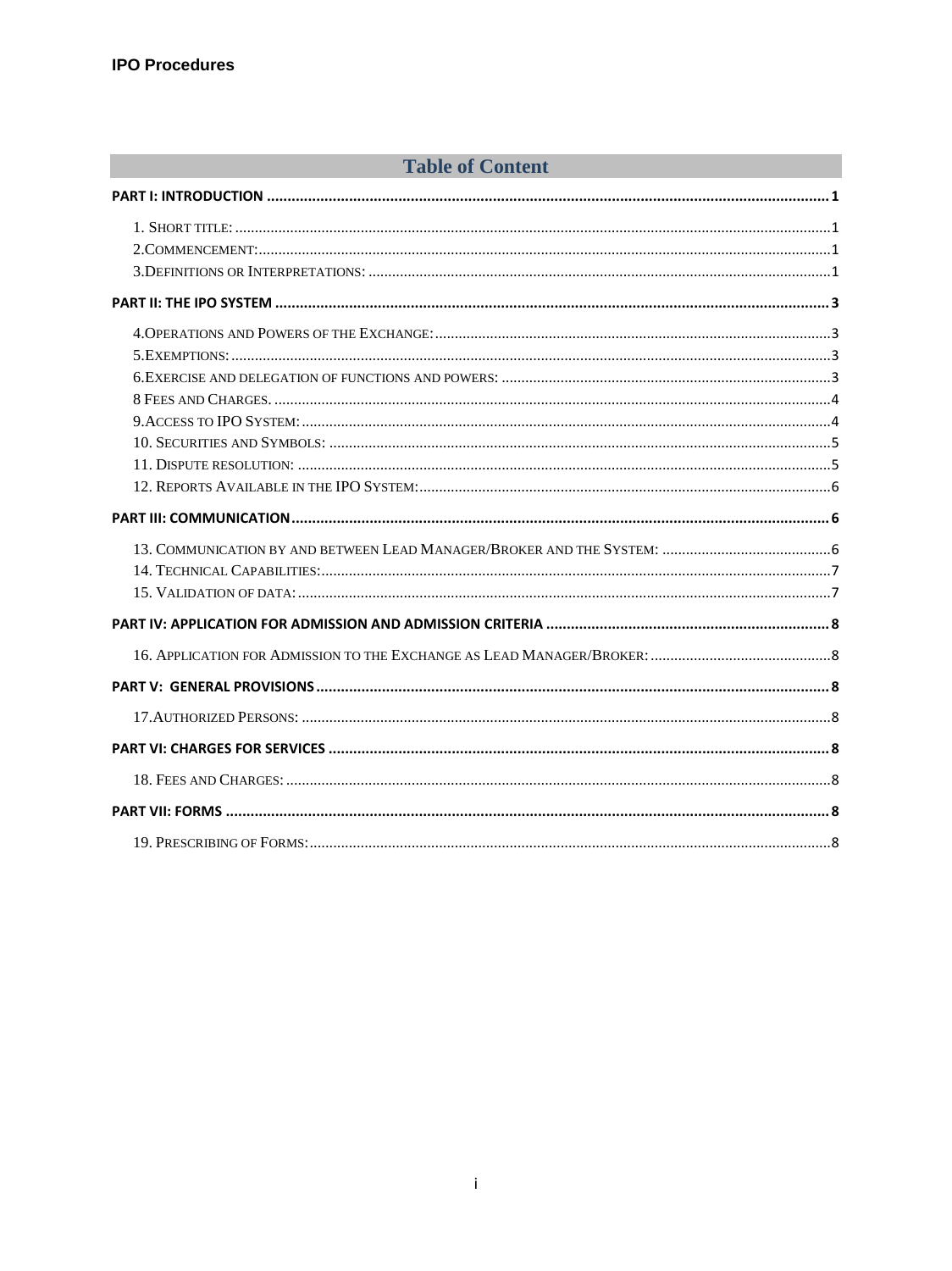# <span id="page-2-0"></span>**PART I: INTRODUCTION**

# <span id="page-2-1"></span>**1. Short title:**

These Procedures shall be called the RSEB Initial Public Offer (IPO) Procedures.

## <span id="page-2-2"></span>**2. Commencement:**

These Procedures shall come into effect upon the date of approval by the Authority and upon commencement of the Exchange's IPO Engine.

## <span id="page-2-3"></span>**3. Definitions or Interpretations:**

When used in these Procedures and, where applicable, the following expressions shall, unless the context otherwise requires, have the meanings herein below specified:

| <b>Authorized Representative</b>      | Means any person who has the actual authority<br>of the Lead Manager/Brokers to<br>make<br>transmissions with regard to initial public<br>offering.                                                                                                                                                                                                               |
|---------------------------------------|-------------------------------------------------------------------------------------------------------------------------------------------------------------------------------------------------------------------------------------------------------------------------------------------------------------------------------------------------------------------|
| <b>Automated Trading System (ATS)</b> | Means the Automated Trading System of the<br>Exchange for the execution of orders by its<br>members and for the purpose of this definition<br>ATS shall be the Trading System as defined in<br>the relevant Trading Rules of the Exchange.                                                                                                                        |
| Authority                             | Means the Royal Monetary Authority.                                                                                                                                                                                                                                                                                                                               |
| <b>Blocked Status</b>                 | The securities of the selling client will be<br>blocked on a sell order entered in the Trading<br>System and shall remain blocked till day end.<br>After ascertaining the actual filled sell order,<br>the securities will be removed from blocked<br>status and will be transferred to "pending out"<br>in the client of the seller till the settlement<br>date. |
| Board                                 | Means the Board of Directors of the RSEB.                                                                                                                                                                                                                                                                                                                         |
| <b>Clearing Member</b>                | Means a Licensed Broker of the Exchange<br>admitted as a Member of the Clearing and<br>Settlement House.                                                                                                                                                                                                                                                          |
| <b>Business Day</b>                   | Means any day on which the House is open for<br>business                                                                                                                                                                                                                                                                                                          |
|                                       | <b>Central Depository</b>                                                                                                                                                                                                                                                                                                                                         |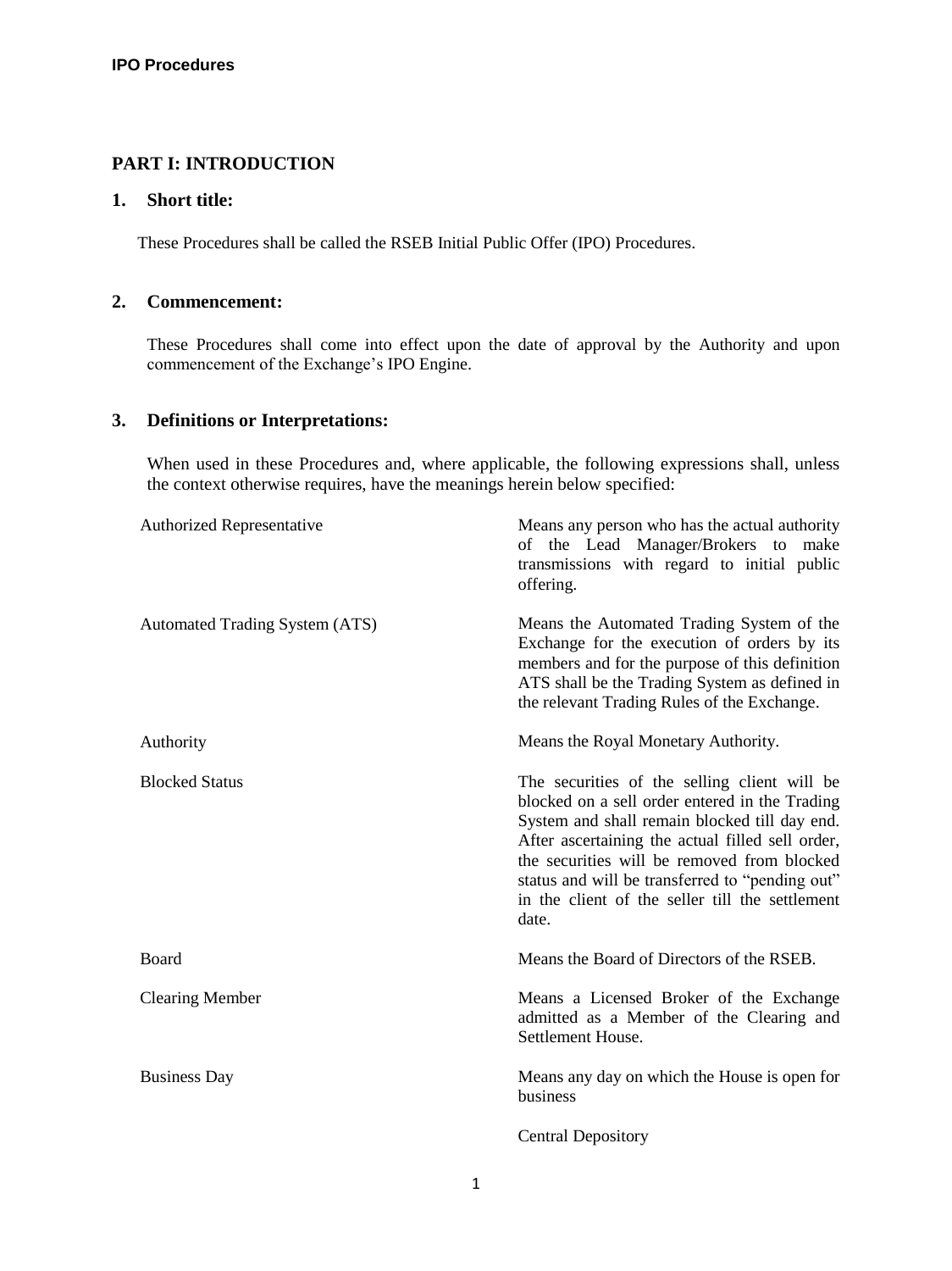|                                   | Means the Central Depository of the Royal<br>Securities<br>Exchange<br>of<br>Bhutan.                                                                                                                     |  |
|-----------------------------------|----------------------------------------------------------------------------------------------------------------------------------------------------------------------------------------------------------|--|
| <b>Chief Executive Officer</b>    | Means any person occupying the position of<br>the CEO of the Exchange or any person<br>authorized by the Board to perform the<br>functions of CEO during his absence.                                    |  |
| Court                             | Means Royal Court of Justice.                                                                                                                                                                            |  |
| <b>EDS</b>                        | Means<br>Electronic<br>Depository<br>System                                                                                                                                                              |  |
| Fees and Charges Schedule         | Means such Fees and Charges Schedule for<br>the time being in force as has been made under<br>these Rules, and any amendment, or revision<br>thereof made with the prior approval of the<br>Authority    |  |
| Force Majeure                     | Means fire, explosion, earthquake, flooding,<br>power failure, communication breakdown,<br>civil strife, labour dispute, unavailability of<br>data processing, act of God or any other<br>Similar event. |  |
| <b>Government Securities</b>      | Means any Government Securities that are<br>listed on the Exchange.                                                                                                                                      |  |
| Lead Manager                      | Means any financial Institutional with overall<br>responsibility for new issue including its<br>coordination, distribution and related<br>administration.                                                |  |
| Procedures                        | Means the procedures of the IPO System made<br>Regulation<br>the<br>under<br>and<br>include<br>any<br>amendment,<br>modification,<br>revision<br>and/or<br>substitution thereof.                         |  |
| <b>Stock Exchange or Exchange</b> | Means the Royal Securities Exchange of<br>Bhutan.                                                                                                                                                        |  |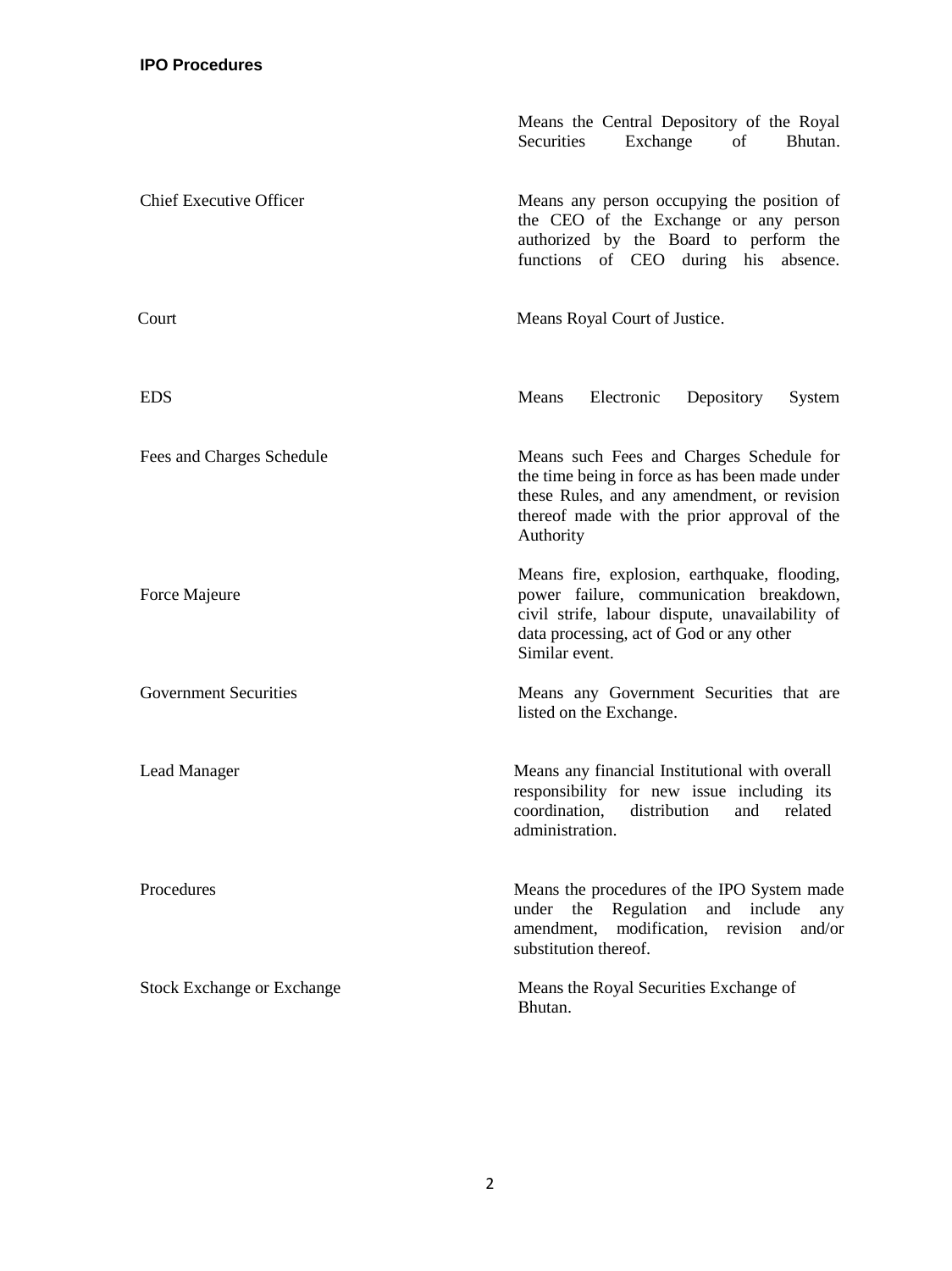# <span id="page-4-0"></span>**PART II: THE IPO SYSTEM**

## <span id="page-4-1"></span>**4. Operations and Powers of the Exchange:**

- (a) The IPO System shall be maintained and operated by the Exchange in accordance with these Procedures.
- (b) Unless the contrary intention appears, powers conferred by or under these Procedures shall be exercised in such manner as the Board may from time to time prescribe.

# <span id="page-4-2"></span>**5. Exemptions:**

- (a) The Board shall not exempt any person or group of persons from an obligation to comply with:
	- i. A warranty and Indemnity Provision;
	- ii. A Dispute Resolution process under Sub section 18.

# <span id="page-4-3"></span>**6. Exercise and delegation of functions and powers:**

- (a) The Board may delegate any of the powers and functions under these Procedures to:
	- i. The CEO.
	- ii. Any one or more officers of the Exchange or any other person or persons.
- (b) A delegation of power or function may be made either generally or as otherwise provided by the terms of the delegation.

# **7. Binding effect of the Procedures:**

- (a) These Procedures shall have the effect of a contract between the Exchange and each Lead Manager/ Broker under which each Lead Manager/Broker covenants with the Exchange to observe the Procedures and to perform the obligations which the Procedures impose on the Lead Manager/Broker, in the manner provided by these Procedures.
- (b) The Exchange and the Lead Manager/Broker are not liable for failure to comply with the requirement of the Procedures (other than a Warranty and Indemnity Provision), if and to the extent to which, compliance has been delayed, interfered with, curtailed or prevented by the occurrence of an event of Force Majeure, affecting the Exchange and or the Lead Manager/broker.
- (c) The Exchange shall not be liable to any Lead Manager/Broker or to any other person, company or other entity whatsoever which may have any rights under these Procedures for any failure or delay in the performance of its functions if such failure, delay, break down or suspension is directly or indirectly attributable to the occurrence of an event of Force Majeure.
- (d) The Exchange's Indemnity under Sub section 10 has the effect of a contract between the Exchange and each Lead Manager/Broker.
- (e) The Lead Manager/Broker warranties and indemnities under Sub section 10 have the effect of a contract between the Lead Manager/Broker and the Exchange.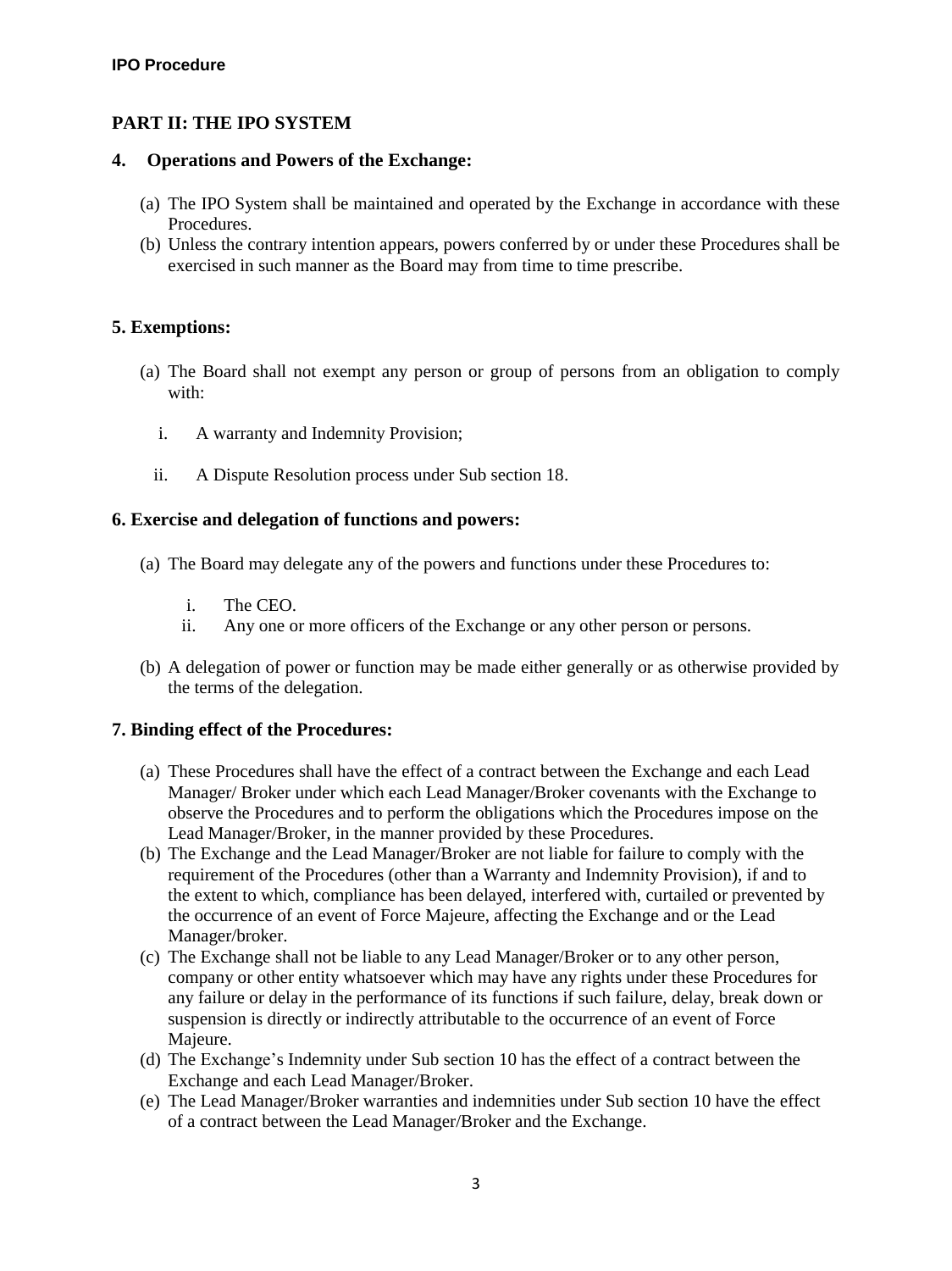# <span id="page-5-0"></span>**(8) Fees and Charges.**

- (a) The Board shall, with the prior approval of the Authority, make Fees and Charges Schedule specifying the fees and charges payable for facilities and services provided by the Exchange and the period within which, the fees and charges must be paid.
- (b) The Fees and Charges Schedule may include fees and charges imposed to recover costs, damages and expenses incurred by the Exchange by reason of a failure by a Lead Manager/Broker to comply with these Procedures.
- (c) The Exchange shall have the right, with the prior approval of the Boardy, at any time to make such changes in the Fees and Charges Schedule as it may deem necessary, provided that the Exchange shall promptly notify the Clearing Members of any changes to the Fees and Charges Schedule prior to implementing those changes.

## **(9) Disclaimer:**

Where any loss or damage is caused to or incurred by any party or person on account of any act of commission or omission or default in complying with the provisions of the Act or the Regulations or these Procedures or the Agreements executed in pursuance thereof or on account of the negligence or fraud on the part of any Lead Manager/Broker, Issuer, or their employees, or agents, the Exchange shall not be held responsible for such loss or damages.

## **(10) Indemnity:**

Each and every Lead Manager/Broker or Issuer shall indemnify and keep indemnified and hold harmless and defend Exchange from and against all harm, loss, damage, injury and penalty suffered or incurred and all costs, charges, and expenses incurred in instituting and / or carrying on and / or defending any suits, action, litigation, arbitration, disciplinary action, prosecution or any other legal proceedings suffered or incurred by any Lead Manager/Broker or Issuer on account of or as a result of any act of commission or omission or default in complying with the provisions of the Act or the Regulations or these Procedures in pursuance thereof or on account of the negligence on the part of that Lead Manager/Broker or Issuer and its employees or agents.

## <span id="page-5-1"></span>**(11) Access to IPO System:**

- (a) Subject to the payment of fees and charges in accordance with the Fees and Charges Schedule, the Exchange grants to each Lead Manager/Broker, a non-exclusive, nontransferable access to use the IPO System to the extent and in the manner required or permitted by these Procedures.
- (b) Subject to the access granted in Sub section 11(a), the Exchange reserves all rights it has or may have in relation to IPO System and also reserves any rights that it may have in relation to the confidentiality of information passing into or out of, or held within the Exchange.
- (c) The Exchange prohibits each Lead Manager/Broker from:
	- i. Attempting to alter or modify all or any part of the IPO System.
	- ii. Allowing a person that is not an Authorized Person access to the IPO System.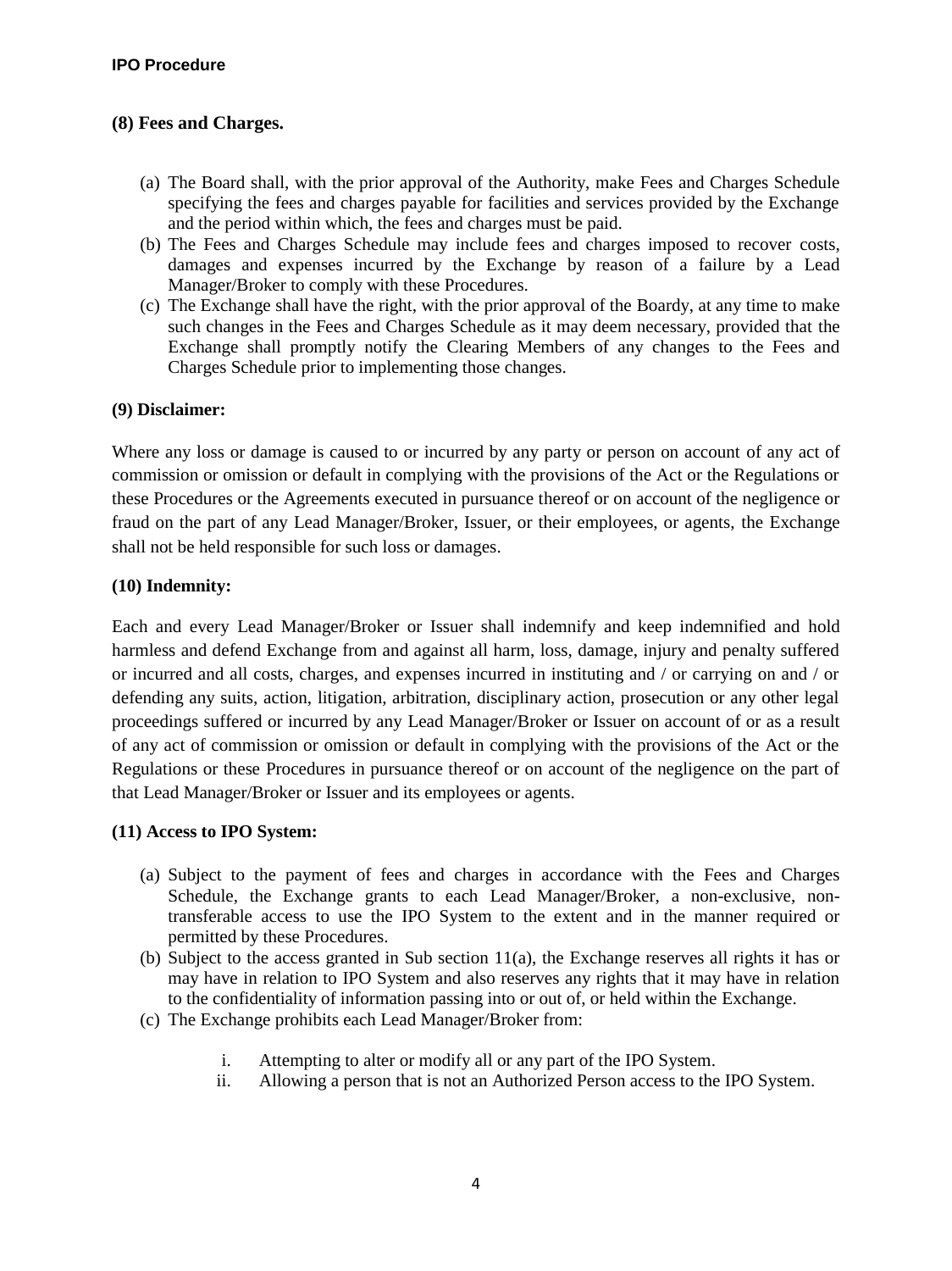# <span id="page-6-0"></span>**(12) Securities and Symbols:**

- (a) The Exchange shall assign a distinct securities symbol for each issue during the IPO.
- (b) The assigned symbol shall be used as security code of the issuer and shall remain uniform in all the Exchange Systems.

## **(13) Uploading of Prospectus:**

After the approval of the prospectus the Lead Manager/Broker shall have the option to upload the said prospectus into the IPO System.

## **(14) Creation of Subscriber:**

- (a) The Lead Manager/Broker shall create the list of subscribers based on the application received from the investors.
- (b) The system shall have the maker and checker facilities for the creation of subscribers.
- (c) The Lead Manager/Broker can access the demographic information of those subscribers who has participated in the previous issues.
- (d) The CID shall be the primary identification number which shall link the client demographic information with its collateral (cash) and subscriptions.

## **(15) Collateral and subscriptions:**

Once the Lead Manager/Broker confirms that the subscriber has deposited the collateral (cash) with the banker to the issue, the Lead Manager/Broker shall fill in the orders on behalf of the subscriber. Accordingly the system shall calculate the subscription based on the indicated price.

#### **(16) Allocation Process:**

- (a) The allocation of subscriptions shall be made by allocating the minimum orders to all the subscribers followed by subsequent minimum average orders.
- (b) In the case where the remaining issue cannot be allocated by the equal allocation method, the system shall use equal weighted method for the remaining allocation.
- (c) The rounding up of fractions, if any shall be allocated based on time priority or through lottery method.

## **(17) Submission of IPO Data to the Central Depository:**

On completion of the allotment, the Lead Manager/Broker shall submit the data to the Central Depository through the system.

## <span id="page-6-1"></span>**(18) Dispute resolution:**

Any dispute between Lead Manager/Broker and Investor shall follow the process.

(a) Lead Manager/Broker or Investor with a complaint shall first lodge it with the administrator/officer In- Charge of the IPO system.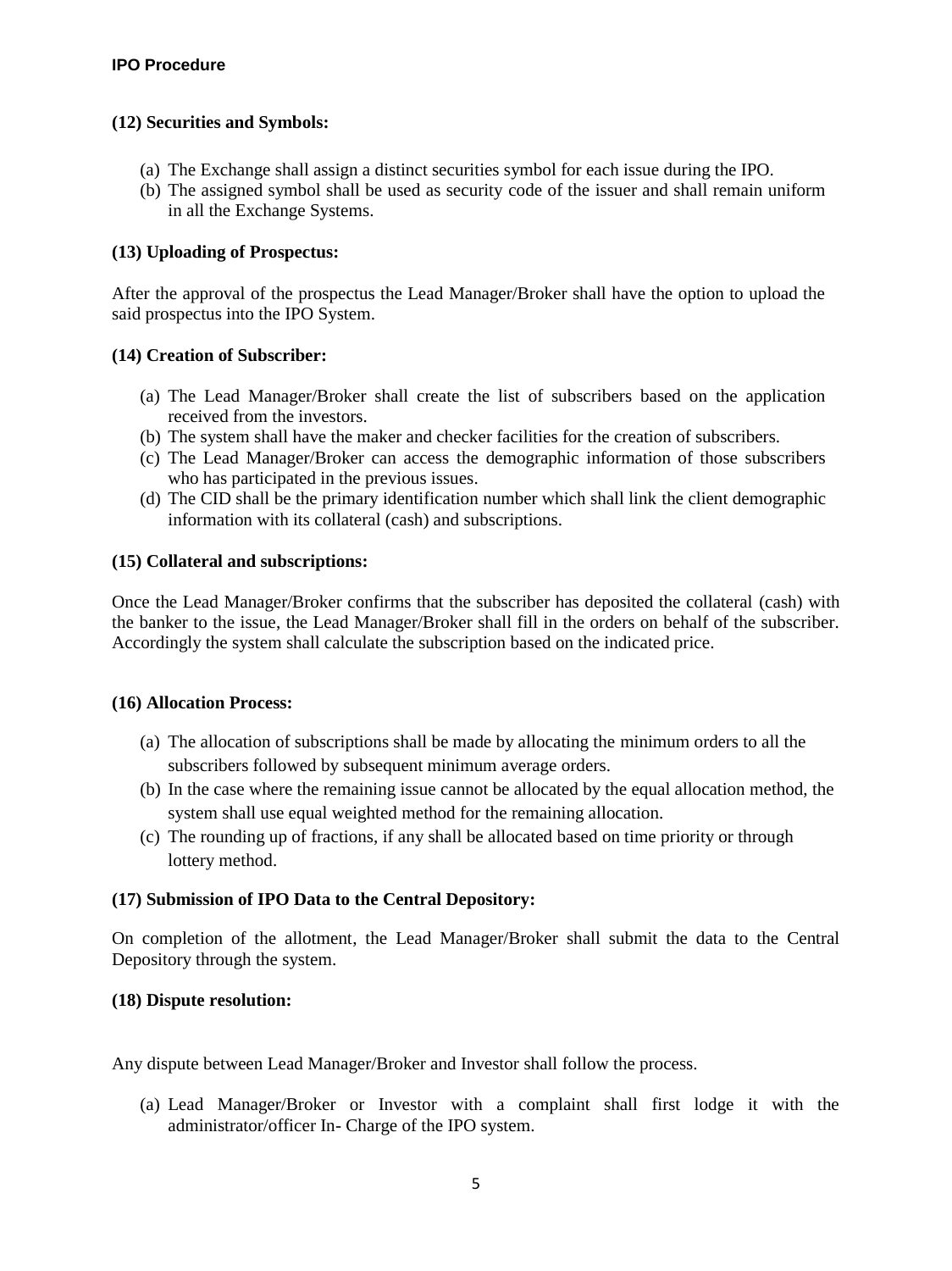## **IPO Procedure**

- (b) If the said official is unable to resolve the complaint, it shall be forwarded to the CEO of the Exchange.
- (c) The CEO of the Exchange shall deal with the complaint expeditiously.
- (d) If the Lead Manager/Broker or Investor is not satisfied, he shall appeal to the Board of the Exchange.
- (e) The Board shall make a decision in not more than 30 days after the appeal has been lodged or filed.
- (f) Lead Manager/Broker or Investor dissatisfied with the decision of the Board shall appeal to the Authority.
- (g) Lead Manager/Broker cannot revert to any court action without exhausting all the steps indicated above.

## <span id="page-7-0"></span>**(19) Reports Available in the IPO System:**

Following reports may be obtained from the system by Lead Manager/Broker.

- (a) Payables receivables report.
- (b) Auction report.
- (c) Surveillance report

# <span id="page-7-1"></span>**PART III: COMMUNICATION**

## <span id="page-7-2"></span>**(20) Communication by and between Lead Manager/Broker and the System:**

- (a) Each Lead Manager/Broker shall:
	- i. Have an access with the IPO System.
	- ii. Ensure that no person other than the authorized person of the Lead Manager/Broker has access to the IPO System.
- (b) A Lead Manager/Broker shall promptly give Notice to the Exchange if its Authorized Person:
	- i. Is aware of any matter.
	- ii. Intends to take any action.
	- iii. That may affect its capacity to communicate reliably with the IPO System.
- (c) If the Exchange gives advice or directions to the Lead Manager/Broker, the Lead Manager/Broker shall observe and give effect to the advice or directions.
- (d) Every Lead Manager/Broker shall file with the Exchange, a list of its Authorized Persons, who will represent the Lead Manager/Broker on matters relating to the IPO.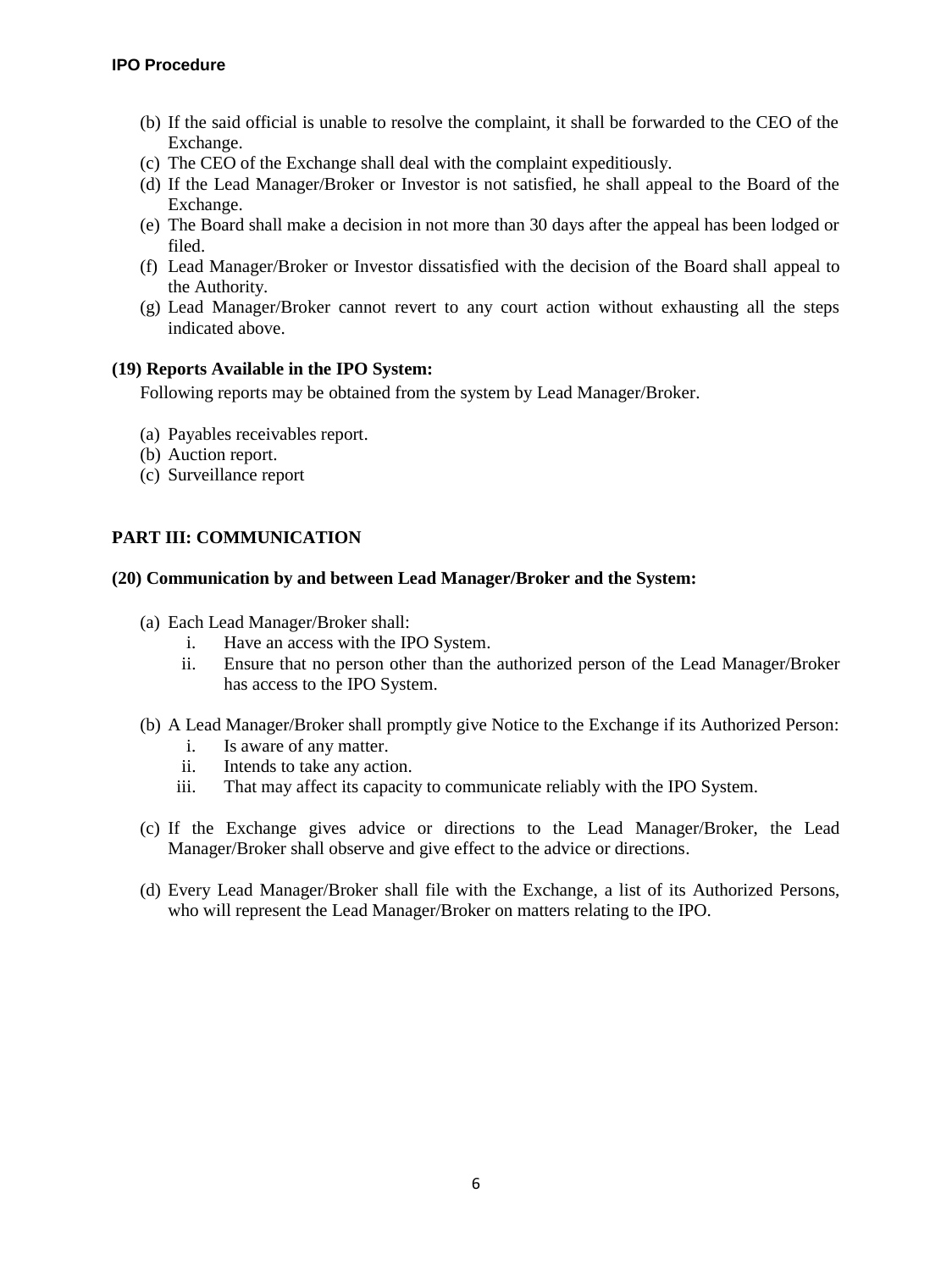# <span id="page-8-0"></span>**(21) Technical Capabilities:**

- (a) A Lead Manager/Broker shall at all times ensure that:
	- i. It has the technical capacity to use the IPO System.
	- ii. It employs or retains such personnel familiar with these Procedures as are necessary to allow the Lead Manager/Broker to carry out its obligations in accordance with these Procedures.
- (b) The Exchange may by Notice give advice or directions to a Lead Manager/Broker in order to ensure that the Lead Manager/Broker meets or continues to meet the Technical and Performance Requirements.
- (c) Without limiting Sub section 21, the Exchange may on reasonable Notice require a Lead Manager/Broker to undertake additional testing to meet the technical and performance requirements if the Exchange introduces new IPO Software or make any modification therein, that will affect that Lead Manager/Broker's ability to meet those technical and performance requirements;

# <span id="page-8-1"></span>**(22) Validation of data:**

Any data received by the EDS from the IPO system shall be treated as valid, subject to these Procedures.